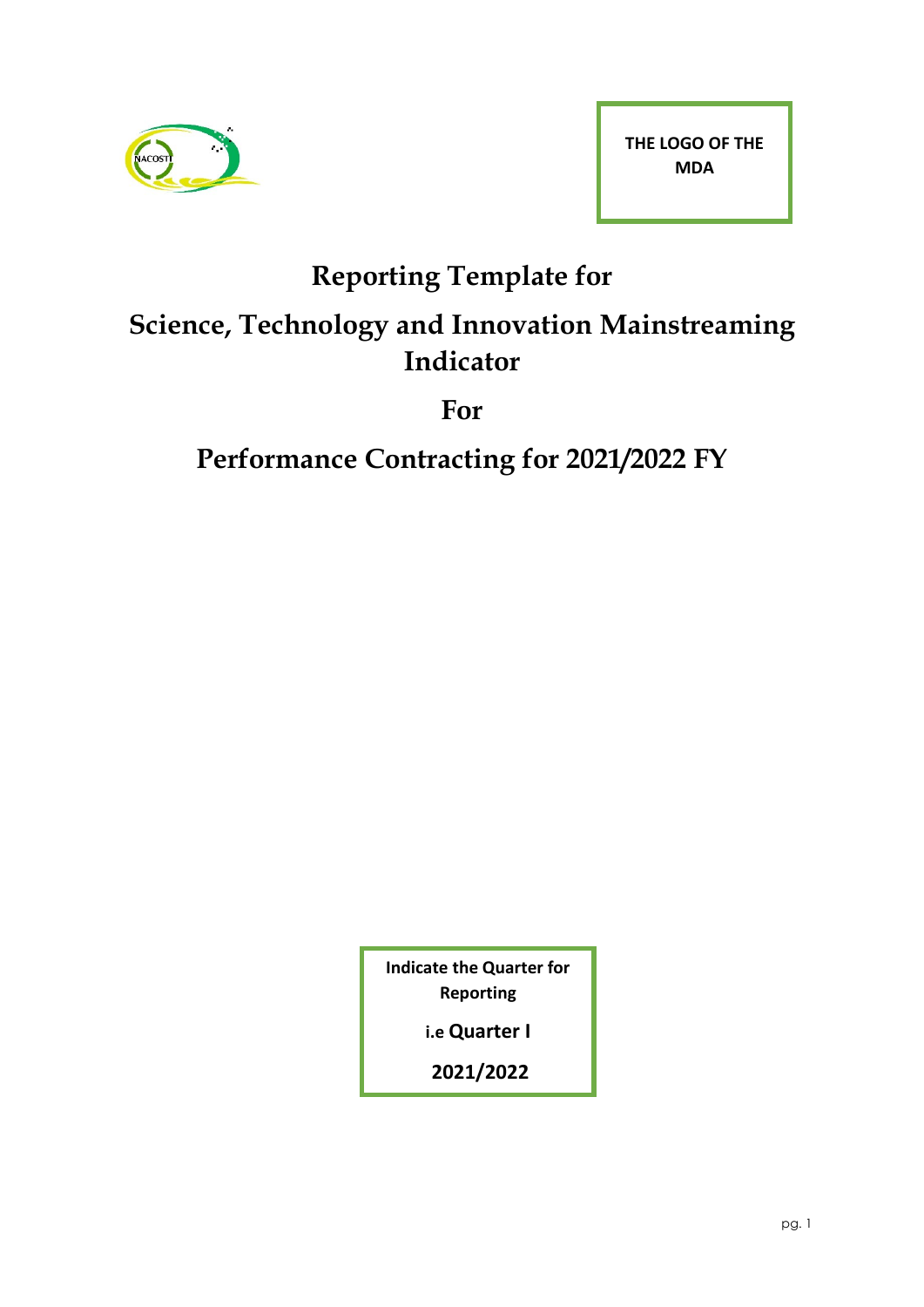### **SCIENCE, TECHNOLOGY AND INNOVATION MAINSTREAMING REPORTING TOOL** For effective implementation of the STI performance indicator, MDAs are required to: - 1. Appoint a Focal person and Champions to coordinate STI mainstreaming in their institutions. 2. MDAs will be required to document available Research, Technology and Innovation as per the PC 18th Cycle guidelines. 3. Use the provided template that provides a simplified reporting tool to capture the relevant data **Name of the Contact/Focal/reporting Person. Telephone number of the Contact Person. Name of the Institution PC Indicator 1: Develop the Institutional Science, Technology and Innovation (STI) Strategy using the table below.** 30 % **Institutions are expected to provide the information below which will be used in the assessment on the status of STI competencies and readiness in terms of Human Resource Capacity, Research, Technology and Innovation (RTI) equipment, Status on of the Institutional Scientific and Ethical Review Committee (ISERC) and Research and Intellectual Property (IP) Policies. (10%) Human Resource Capacity:** Institutions will be required to provide the numbers and qualifications of research, technology and innovation personnel in the institutions based on the five broad areas as specified in the Table below **Table 1 (a) Human Resource Capacity of the Institutions by specialty, qualifications, and gender (1.5%) FIELD OF STUDY Qualifications PHD** MASTERS BACHELORS **Male Female Male Female Male Female** 1. Natural Sciences 2. Engineering and Technology 3. Medical and Health Sciences 4. Agriculture and Veterinary Sciences 5. Humanities and Social Sciences **Total**

| Table 1 (b) Human Resource Capacity of the Institutions by specialty, qualifications, and age $(1.5)$ |                       |                |                  |  |  |  |  |
|-------------------------------------------------------------------------------------------------------|-----------------------|----------------|------------------|--|--|--|--|
| <b>FIELD OF STUDY</b>                                                                                 | <b>Oualifications</b> |                |                  |  |  |  |  |
|                                                                                                       | <b>PHL</b>            | <b>MASTERS</b> | <b>BACHELORS</b> |  |  |  |  |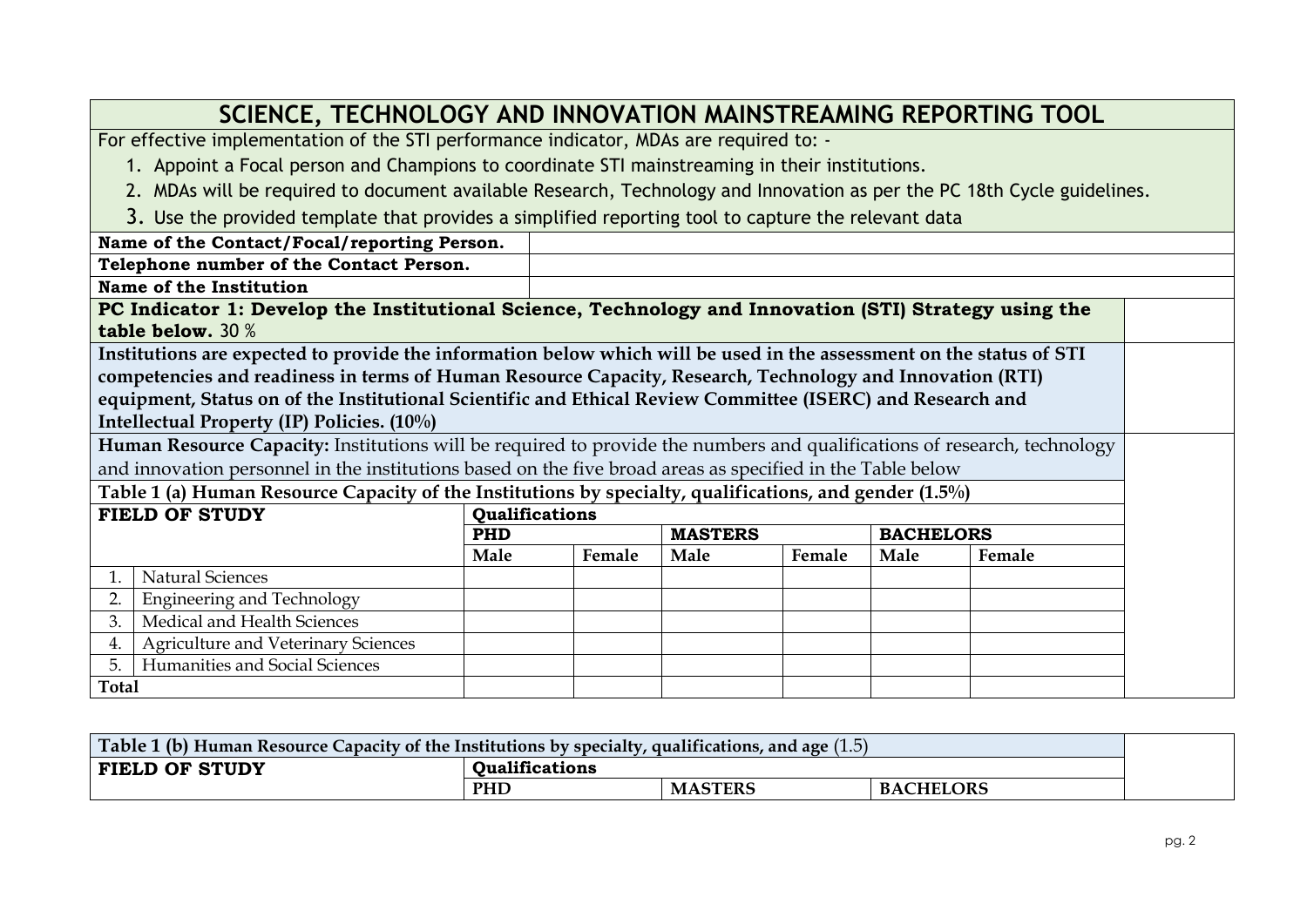|              |                                            | 50 years<br>and below | Above<br>50 years | 50 years and<br>below | Above<br>50 years | 50 years<br>and below | Above 50 years |  |
|--------------|--------------------------------------------|-----------------------|-------------------|-----------------------|-------------------|-----------------------|----------------|--|
|              | Natural Sciences                           |                       |                   |                       |                   |                       |                |  |
|              | Engineering and Technology                 |                       |                   |                       |                   |                       |                |  |
|              | Medical and Health Sciences                |                       |                   |                       |                   |                       |                |  |
|              | <b>Agriculture and Veterinary Sciences</b> |                       |                   |                       |                   |                       |                |  |
|              | Humanities and Social Sciences             |                       |                   |                       |                   |                       |                |  |
| <b>Total</b> |                                            |                       |                   |                       |                   |                       |                |  |

| Table 1 (c): Research, Technology and Innovation (RTI) equipment: Institutions will be required to provide Research,  |                                                                     |                   |                 |                   |               |  |  |
|-----------------------------------------------------------------------------------------------------------------------|---------------------------------------------------------------------|-------------------|-----------------|-------------------|---------------|--|--|
| Technology and Innovation equipment whose cost amounts to over Kshs 0.5 million. Any additional equipment acquired in |                                                                     |                   |                 |                   |               |  |  |
|                                                                                                                       | subsequent quarters will be reported for the relevant quarter. (2%) |                   |                 |                   |               |  |  |
|                                                                                                                       |                                                                     | Name of equipment | Laboratory name | Estimated cost of | Capability of |  |  |
|                                                                                                                       |                                                                     |                   |                 | equipment.        | the equipment |  |  |
|                                                                                                                       |                                                                     |                   |                 | Kshs (millions)   |               |  |  |
|                                                                                                                       | <b>Natural Sciences</b>                                             |                   |                 |                   |               |  |  |
|                                                                                                                       | Engineering and Technology                                          |                   |                 |                   |               |  |  |
| 3                                                                                                                     | Medical and Health Sciences                                         |                   |                 |                   |               |  |  |
|                                                                                                                       | <b>Agriculture and Veterinary Sciences</b>                          |                   |                 |                   |               |  |  |
| 5 <sub>1</sub>                                                                                                        | Humanities and Social Sciences                                      |                   |                 |                   |               |  |  |
| Total                                                                                                                 |                                                                     |                   |                 |                   |               |  |  |
|                                                                                                                       |                                                                     |                   |                 |                   |               |  |  |

#### **Status Report of the Institutional Scientific and Ethical Review Committee (ISERC)**(2.5%)

An institution shall be required to establish an Institutional Scientific and Ethical Review Committee (ISERC) which shall be accredited by the Commission or be affiliated with an existing accredited ISERC in a University or a Registered Research Institution in Kenya.

(1) Have you established an Institutional Scientific and Ethical Review Committee (ISERC)? *Kindly note that as part of transition, existing Institutional Ethics Review Committees (IERC) will be considered to be the same as Institutional Scientific and Ethical Review Committees (ISERC).*

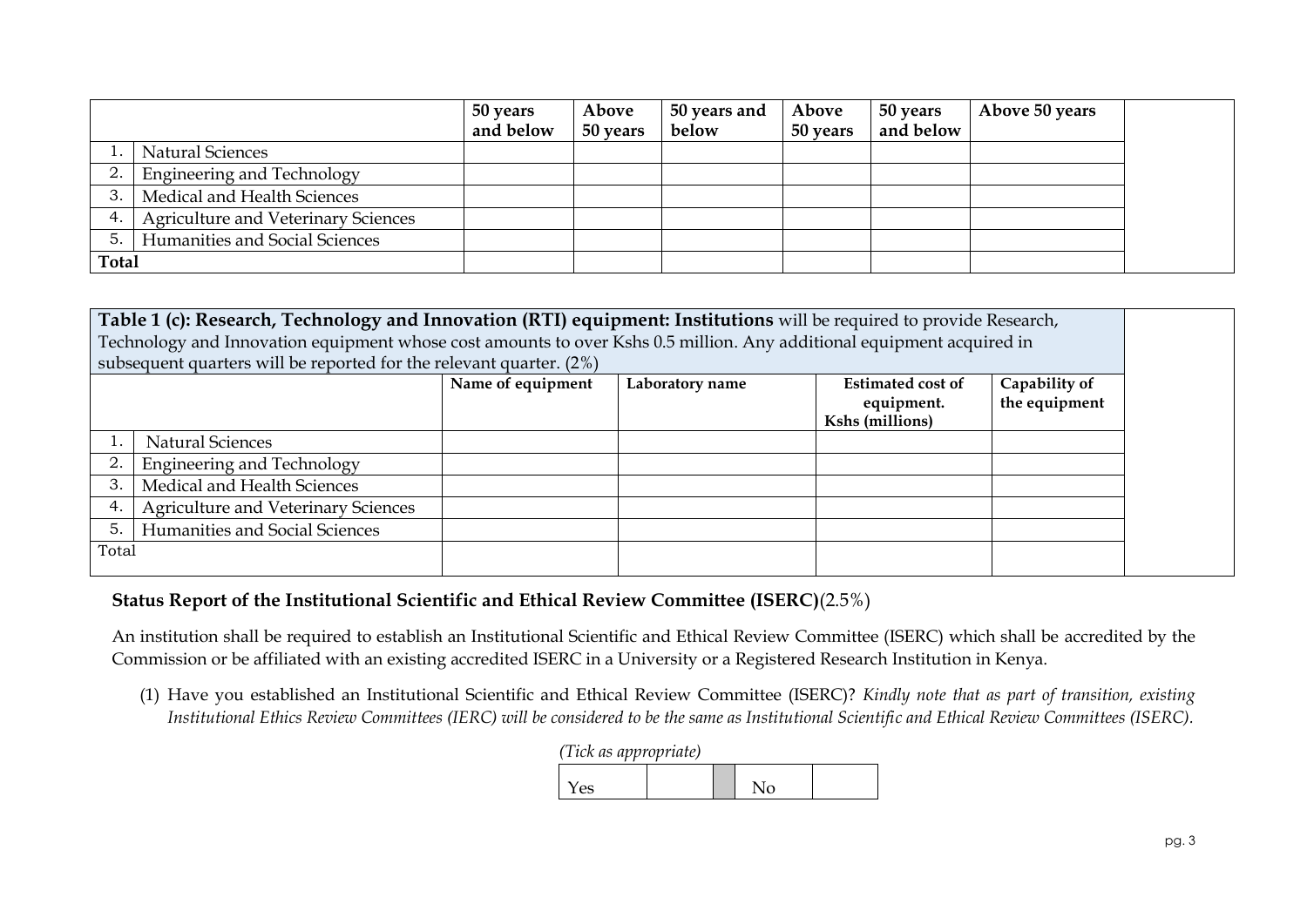(2) Based on your answer to (1) above:

If "**No**", state the plans, strategies and timelines for establishing an Institutional Scientific and Ethical Review Committee (ISERC), or being affiliated with an existing accredited ISERC in a University or a Registered Research Institution in Kenya, within the next six months from the date of this report.

If "**Yes**", provide a summary report of the Institutional Scientific and Ethical Review Committee (ISERC) covering membership of the Committee, functions, number of meetings/activities undertaken in the preceding quarter and cumulatively, summary of cases handled in the preceding quarter and cumulatively, and concluding remarks (in a tabular format);

----------------------------------------------------------------------------------------------------------------------------------------------------------------------------------------------

### **Research and Intellectual Property Policies** (2.5%)

An institution shall put in place policies on Research, and Intellectual Property Rights in line with the relevant law(s) for the time being in force.

(1) Have you established Research, and Intellectual Property policies in line with the relevant law(s) for the time being in force?

#### *(Tick as appropriate)*



#### (2) Based on your answer to (1) above:

If "**No**", state the plans, strategies, and timelines for establishing Research, and Intellectual Property policies within the next six months from the date of this report.

----------------------------------------------------------------------------------------------------------------------------------------------------------------------------------------------

----------------------------------------------------------------------------------------------------------------------------------------------------------------------------------------------

If "**Yes**", list the evidence of staff sensitization on the Research, and Intellectual Property policies, as well as evidence of impacts of the same on the institution's mandate and service delivery to citizenry.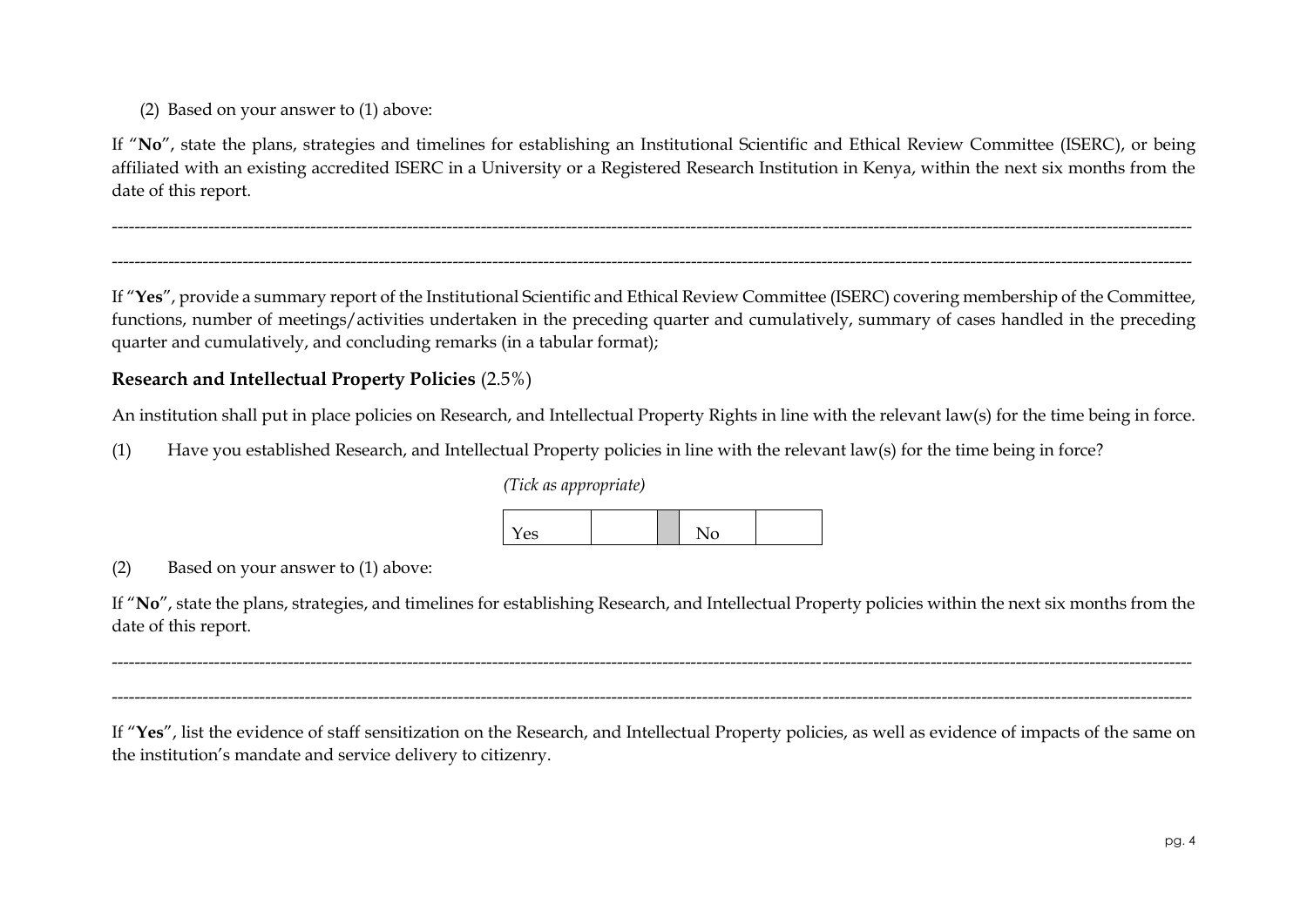**Develop the Institutional Science, Technology and Innovation (STI) Strategy using the template provided in Annex 1 (20%) Table 2: Specific Activities: Outputs Verifiable indicator(s)** *1. 2. 3. 4. 5.*

|                | PC Indicator 2: Implement the developed Institutional STI Strategy by undertaking the following<br>interventions, with a total score of 70 %                            |                                |                      |             |                                         |                          |                        |                  |  |
|----------------|-------------------------------------------------------------------------------------------------------------------------------------------------------------------------|--------------------------------|----------------------|-------------|-----------------------------------------|--------------------------|------------------------|------------------|--|
|                | PC Indicator 2 (i): Document Research programmes/ projects in their respective institutions and funding Sources: Government<br>(exchequer and A-in-A) and Donors. (10%) |                                |                      |             |                                         |                          |                        |                  |  |
|                | Table 3a: All the Research Programmes/Projects being undertaken in the institution (6%)                                                                                 |                                |                      |             |                                         |                          |                        |                  |  |
| No.            | <b>Title of Programme/ Project</b>                                                                                                                                      | Principal<br>Investigator,     | <b>Start</b><br>date | End<br>date | <b>Status (Completed</b><br>or Ongoing) | <b>Source of Funding</b> |                        | Total<br>Funding |  |
|                |                                                                                                                                                                         | Co-PIs & their<br>Institutions |                      |             | $\frac{1}{2}$ of completion)            | GoK<br>(Kshs 000)        | Partners<br>(Kshs 000) | (Kshs 000)       |  |
| $\mathbf{I}$ . |                                                                                                                                                                         |                                |                      |             |                                         |                          |                        |                  |  |
| 2.             |                                                                                                                                                                         |                                |                      |             |                                         |                          |                        |                  |  |
| 3.             |                                                                                                                                                                         |                                |                      |             |                                         |                          |                        |                  |  |
|                |                                                                                                                                                                         | <b>Total Funding</b>           |                      |             |                                         |                          |                        |                  |  |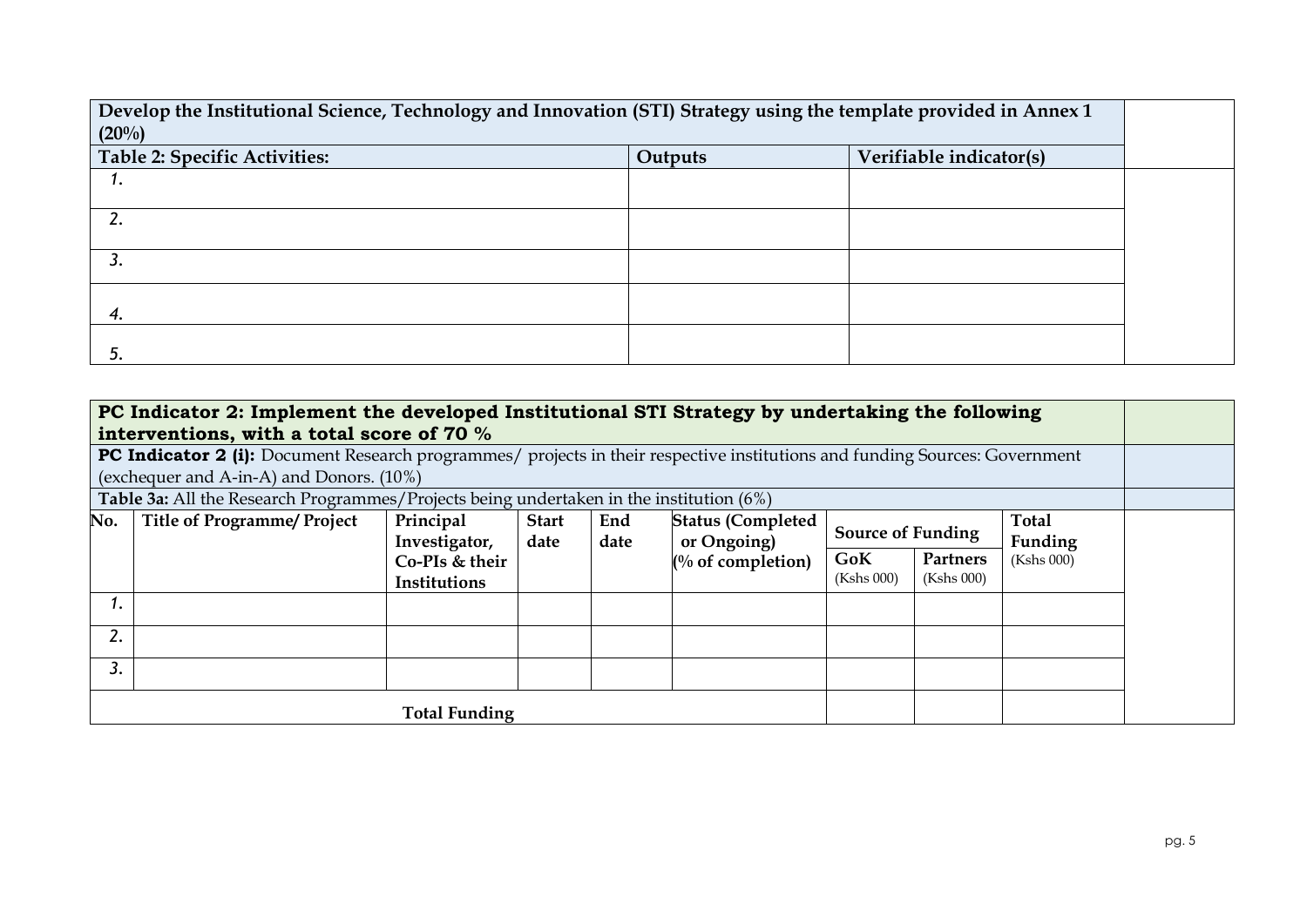**Table 3b:** Research Programmes/Projects being undertaken in the institution and involving quadruple helix partnership with research  $\mid$  institutions/universities/industry/private sector, and local communities/civil society. (4%)

| No. | <b>Title of Programme/ Project</b> | Principal<br>Investigator,<br>$Co-PIs$ &<br>their | <b>Start</b><br>date | End<br>date | <b>Status</b><br>(Completed<br>or Ongoing)<br>$\int_0^{0}$ of | GoK<br>(Kshs 000) | <b>Source of Funding</b><br><b>Partners</b><br>(Kshs 000) | Indicate<br>the<br>name of<br>the | <b>Total</b><br>Funding<br>(Kshs000) |
|-----|------------------------------------|---------------------------------------------------|----------------------|-------------|---------------------------------------------------------------|-------------------|-----------------------------------------------------------|-----------------------------------|--------------------------------------|
| ı.  |                                    | Institutions                                      |                      |             | completion)                                                   |                   |                                                           | partner                           |                                      |
| 2.  |                                    |                                                   |                      |             |                                                               |                   |                                                           |                                   |                                      |
| 3.  |                                    |                                                   |                      |             |                                                               |                   |                                                           |                                   |                                      |
|     |                                    | <b>Total Funding</b>                              |                      |             |                                                               |                   |                                                           |                                   |                                      |

| <b>PC Indicator 2 (ii):</b> Ensure annual budgetary allocation for R&D is at least 2% of the operational budget (Provide total<br>institutional budget and the total expenditure in R&D) (10%)<br>Table 4: Institutional Research, Technology and Innovation Expenditure                                                  |                                                     |              |  |  |  |            |  |  |
|---------------------------------------------------------------------------------------------------------------------------------------------------------------------------------------------------------------------------------------------------------------------------------------------------------------------------|-----------------------------------------------------|--------------|--|--|--|------------|--|--|
| $\%$ of R&D<br>No.<br><b>Sources of funding</b><br>Total<br>Total<br>Annual<br>Actual<br><b>Expenditure to</b><br>Operational<br>Operational<br>Expenditure<br>Recurrent<br>Operational<br><b>Budget</b><br><b>Budget</b><br>Expenditure<br>on R&D<br>(Kshs 000)<br>(Kshs 000)<br>(Kshs 000)<br>Expenditure<br>(Kshs 000) |                                                     |              |  |  |  | (Kshs 000) |  |  |
|                                                                                                                                                                                                                                                                                                                           | <b>GoK Grants</b>                                   |              |  |  |  |            |  |  |
| 2.                                                                                                                                                                                                                                                                                                                        | Partners   a)<br>Donors/<br>(specify)               | $\mathbf{b}$ |  |  |  |            |  |  |
| 3.                                                                                                                                                                                                                                                                                                                        | Appropriation-in-<br>$(A-in-A)$<br>Aid<br>(specify) | a)<br>$b$    |  |  |  |            |  |  |
|                                                                                                                                                                                                                                                                                                                           | <b>Total</b>                                        |              |  |  |  |            |  |  |